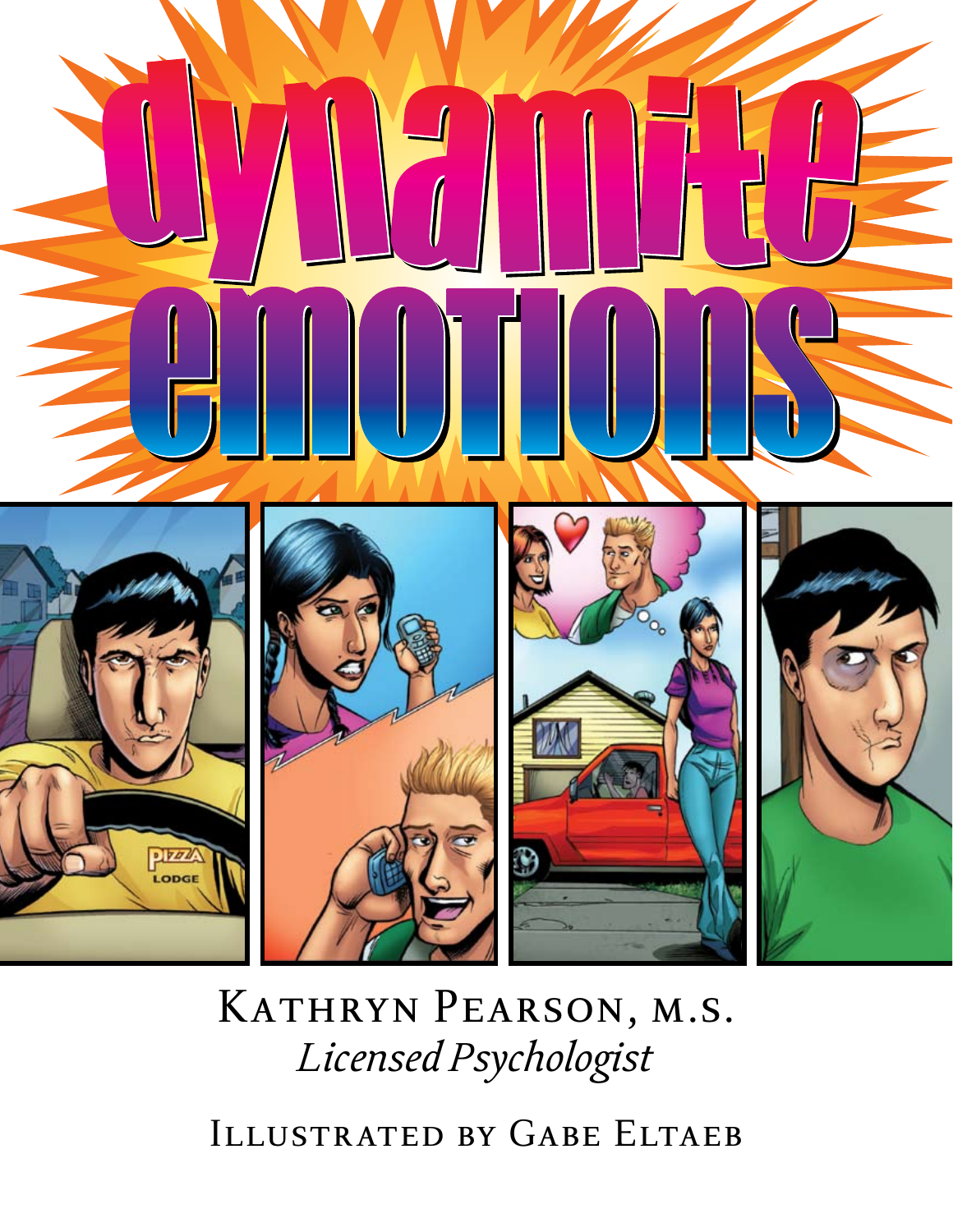By Kathryn Pearson, m.s., *Licensed Psychologist* Edited by Tom Kinney Graphic Design by Lynn Chrisman Illustrated by GABE ELTAEB

An Attainment Company Publication © 2006 Attainment Company, Inc., All rights reserved. Printed in the United States of America ISBN: 1-57861-576-3



**Attainment Company, Inc. P.O. Box 930160 • Verona, Wisconsin USA • 53593-0160 1-800-327-4269 www.AttainmentCompany.com**

Reproducible resources within this material may be photocopied for personal and educational use.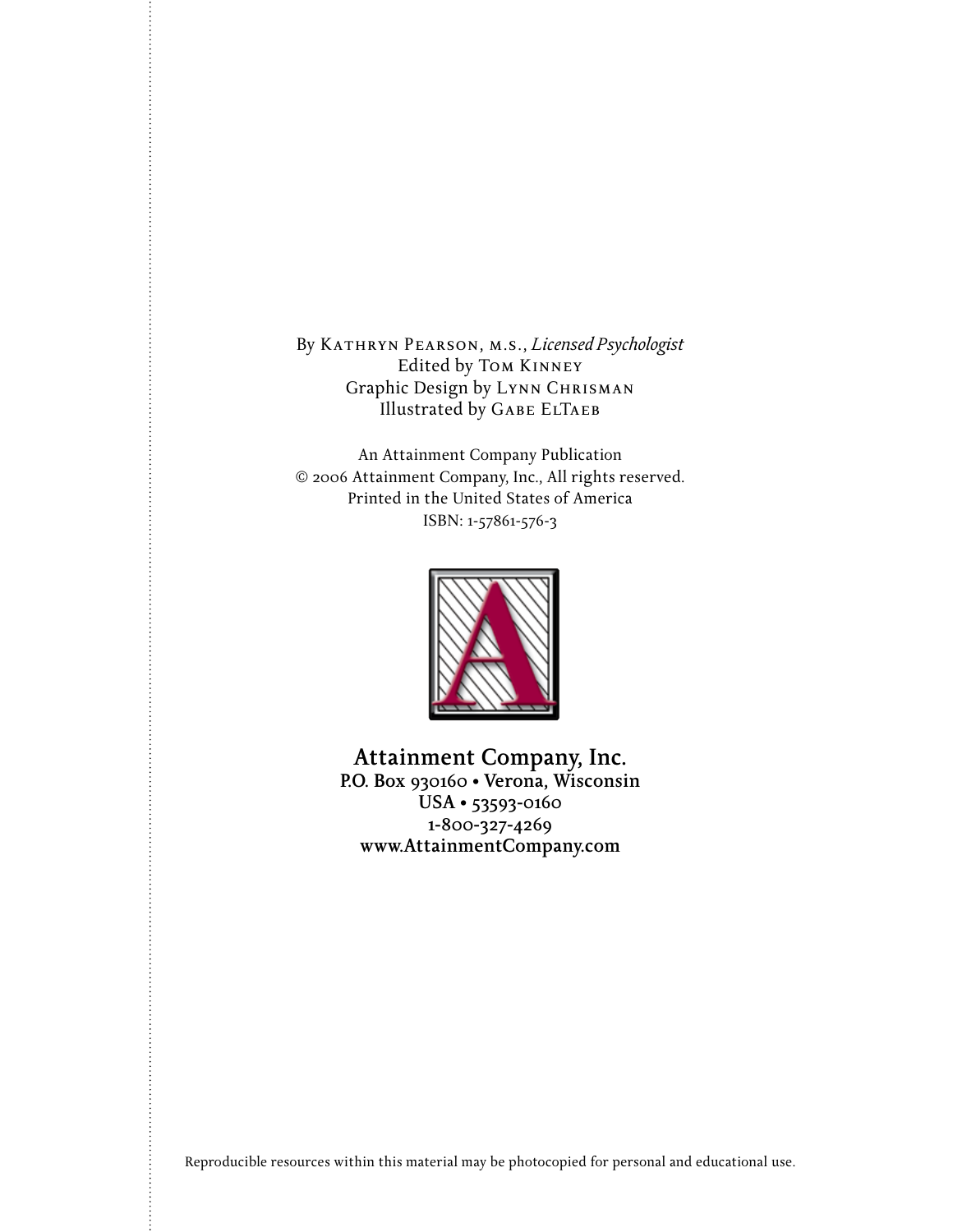

About the Author...................5

Introduction...................7



Dictionary of Emotions...................9

chapter 1 Total Confusion...................15

chapter 2 Torn Every Which Way...................21

chapter 3 Home Is Where the Heart Is...................27

chapter 4 Getting It Right...................31

chapter 5 Crossroads...................35

CHAPTER 6 Making It Happen...................45



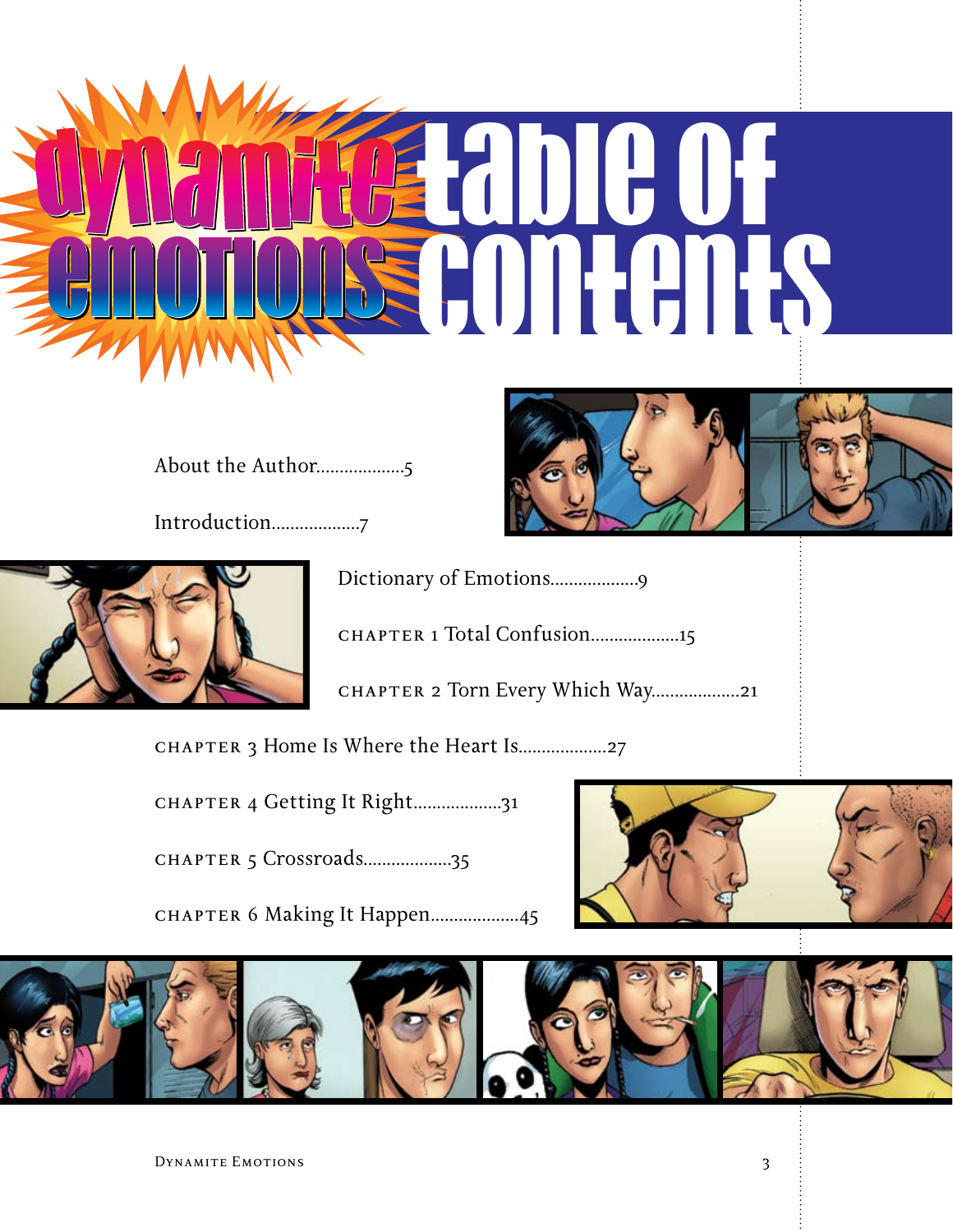## **dictionary** of **emotions**



E CALM — No worries. *Rand was feeling calm as he lay in the warm sand at the beach.*



E LOVING — Liking someone a lot. *Kyleen was feeling loving towards her boyfriend.*



E HAPPY — Good mood. *Rand had everything to feel happy about on this gorgeous day.*



E PROUD — Did something well. *Rand was proud of the way he just parallel parked.*



E EXCITED — Looking forward to something good. *Rand was excited about tonight's soccer game.*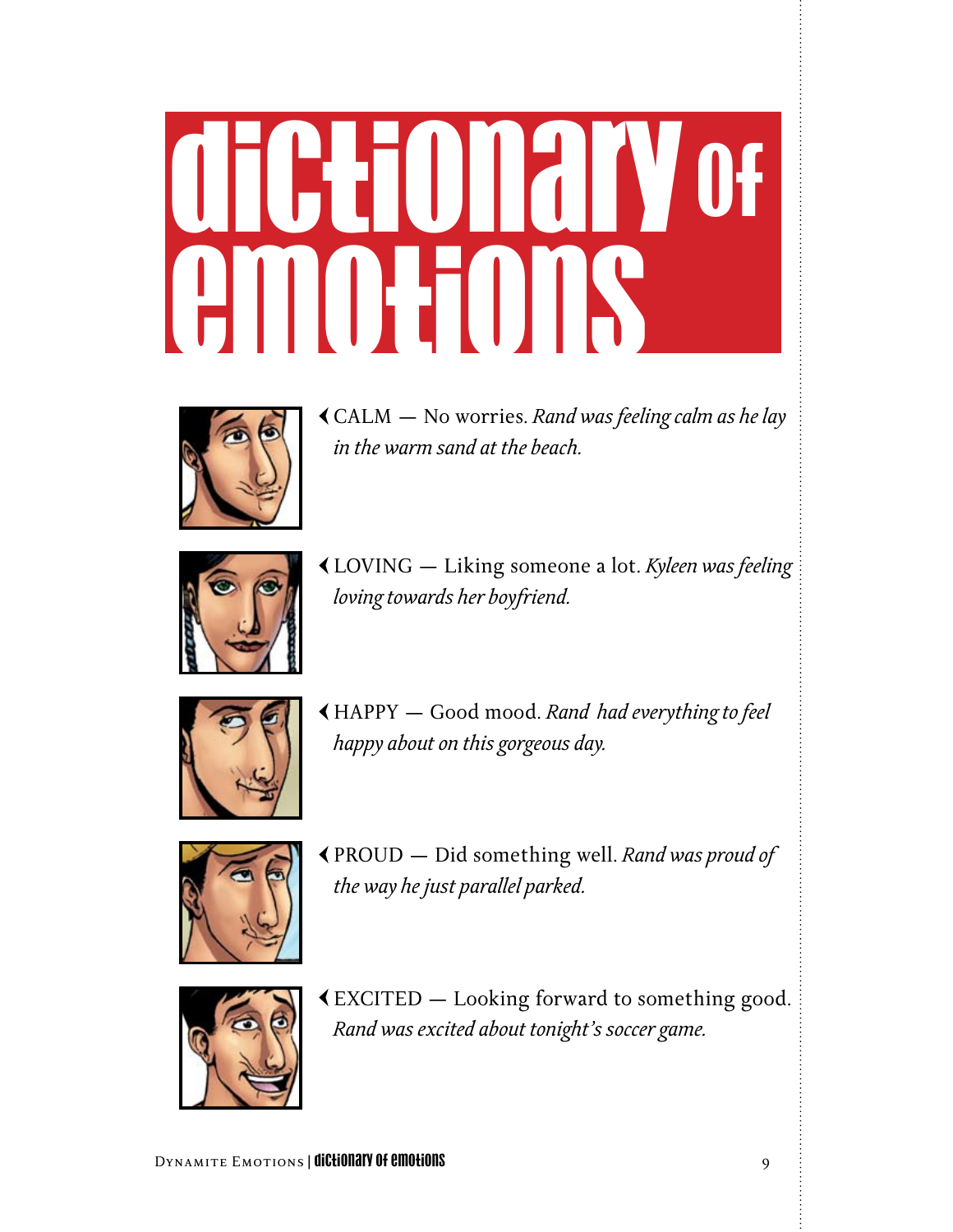

E HYPER — A lot of nervous energy, making you jittery. *Kyleen was hyper, waiting to get into the game.*



E SURPRISED — Something unexpected. *Kyleen was surprised to find the back door open when she got home.*



E SHY — Not outgoing. *Rand felt shy at the party because he didn't know anyone.*



E BORED — Having nothing to do. *Kyleen finished her math homework and was bored for the last fifteen minutes of class.*



E WORRIED — Afraid that something bad will happen. *Kyleen was worried when her brother wasn't home at midnight.*



E CONFUSED — Not understanding. *Kyleen was confused when the directions her friend gave her led to the wrong house.*



E LONELY — When you have no friends. *Rand was lonely when his family moved to a new town.*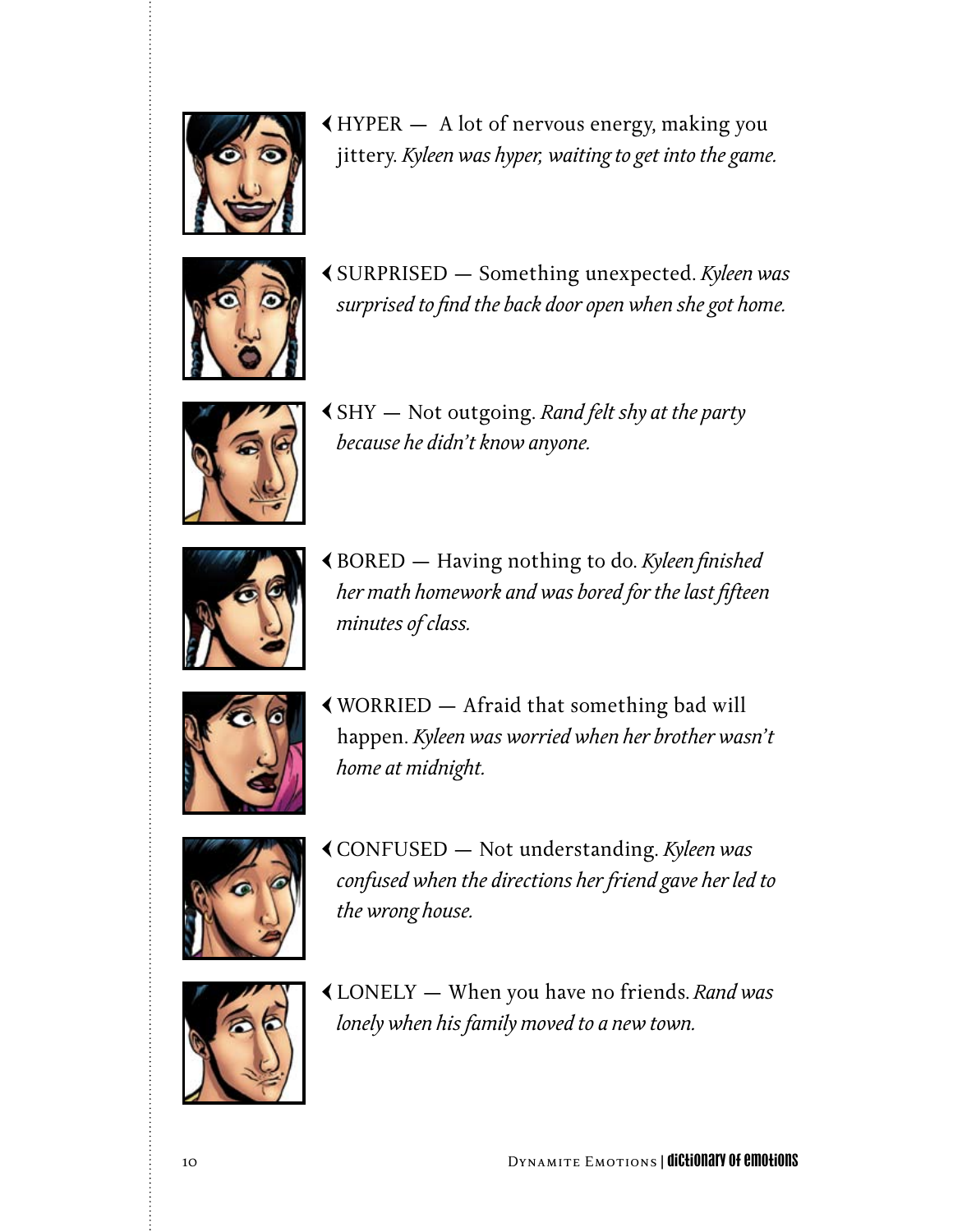## chapter**1Total COnFUSION**

 yleen didn't know what to think. She ran through the parking lot and yanked on the rusty door of her brother's red truck which made a terrible sound as it opened Karakter Bander

and then shut. She was glad he wasn't there yet. That gave her some time. She reached into her purse and took out the crumpled note that she had balled up and stuffed in it. Dominic had dropped it on her desk right before the end of the day, during English. As she unfolded the note on her lap, she could feel her face getting hot all over again, the same as the first time she read it.

DYNAMITE EMOTIONS 15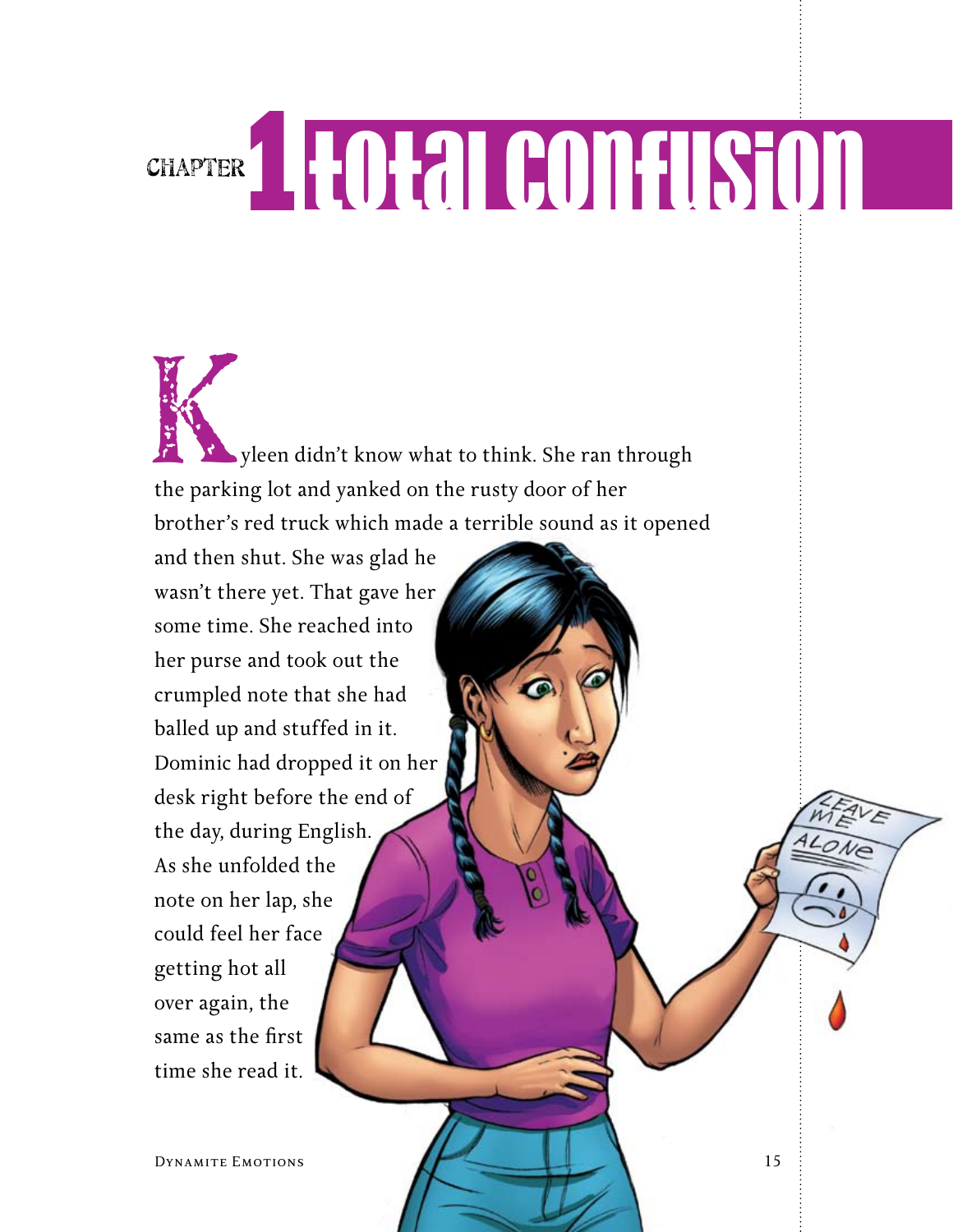

Dominic had written, "LEAVE ME ALONE," in huge letters across the whole page and then had drawn a face on the bottom with big eyes and a tear squeezing out. He'd used a red marker on the tear, the only color on the whole note, making it look like blood. Kyleen realized she was holding her breath, she'd been focusing so hard on the note.

She just about jumped through the roof when Rand, her brother yanked open the driver's door and slammed it shut.

He snarled at her, "What're you doin?" as she quickly put her purse on top of the note on her lap. He had a messed-up face because when he was little, he'd had surgery on his lip and it made him look like he was always kind of sneering. That never kept him from having friends though.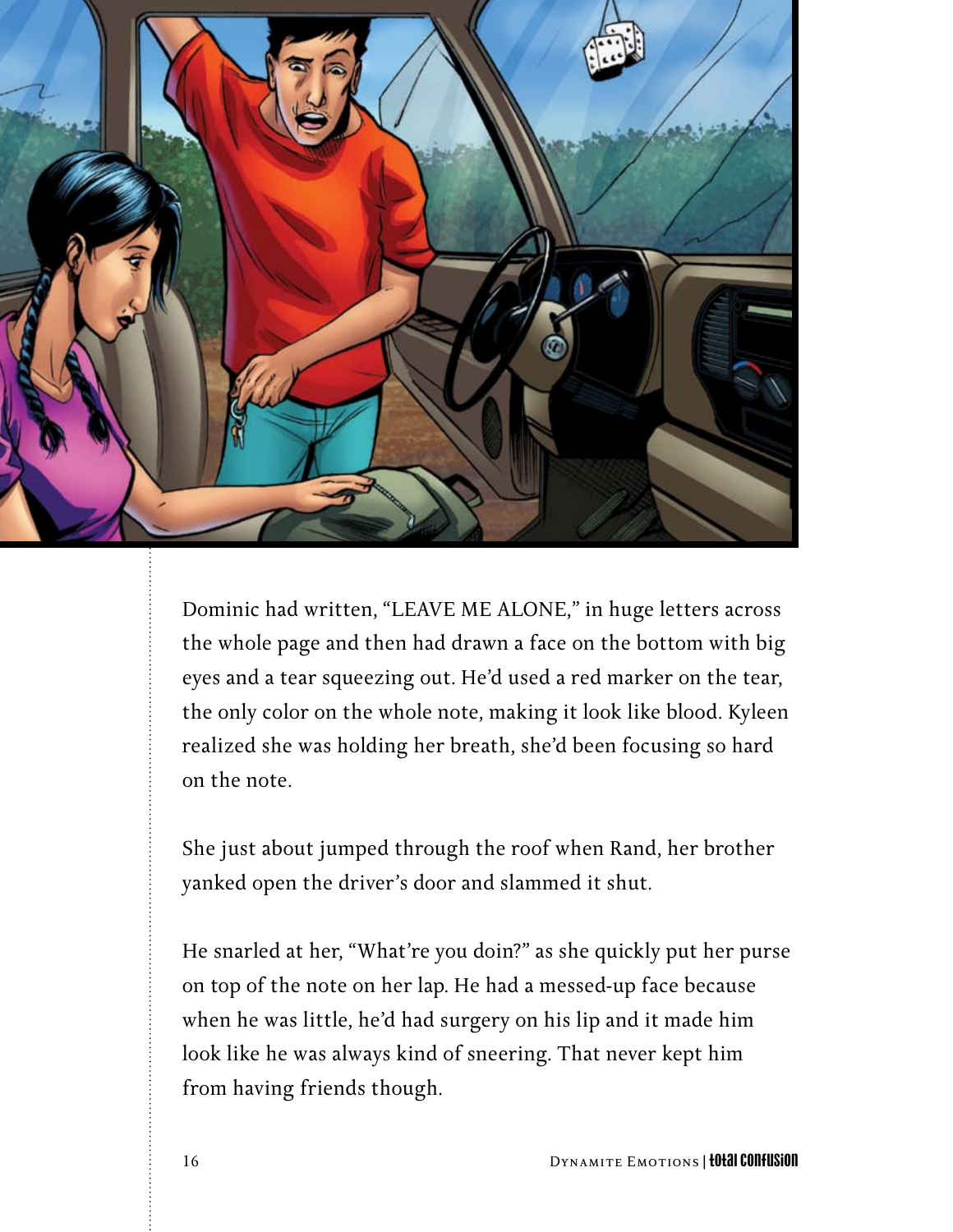"So what's your problem," he asked as he jammed his key into the ignition, starting up the engine and making it roar. "Nothin'," Kyleen said, looking out the window. Nothin,' she thought, that you can do anything about. You hate Dominic anyway. But she didn't tell him that. Rand had told her once that he thought Dominic was a freak. He'd been mad because she had stayed after school talking to him making Rand late for work that day.

Her brother wasn't too bad most of the time, just sometimes when he was thinking about his own problems. And he did drive her home so she didn't have to ride the bus. She couldn't stand it that Dominic was avoiding her. It hurt her feelings and made her crazy. And now this note! Why didn't he have the guts to just tell her in person? She couldn't think of anything she'd done wrong. She'd have to get some answers because if she didn't, she wouldn't be able to concentrate on anything.

Rand stopped in front of their house. He wasn't even mad anymore. He said, "See ya later, gotta go do something," as Kyleen jumped out of the truck and walked towards the back door, fishing her key out of her purse.

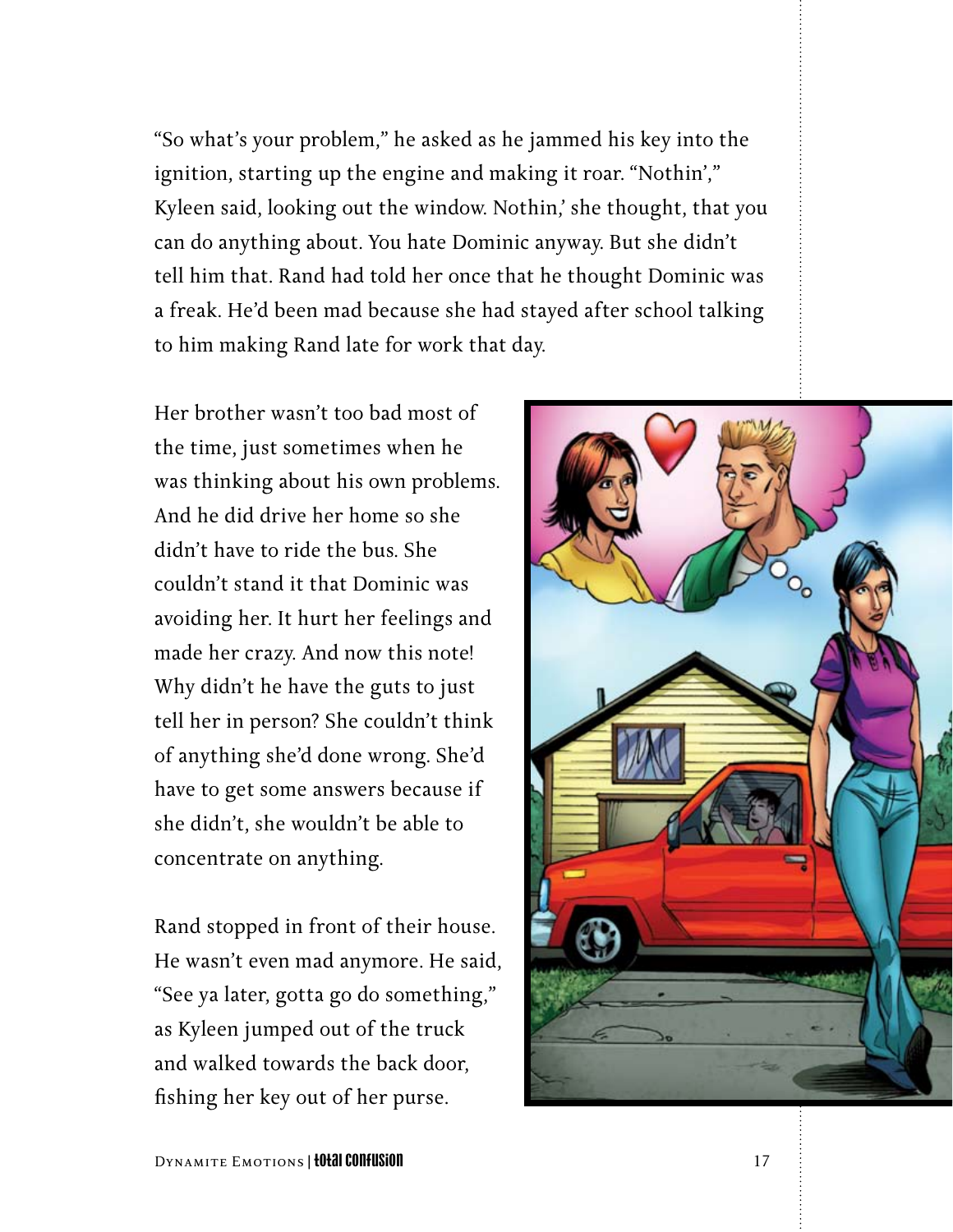She dumped her backpack on the kitchen floor and grabbed a soda out of the refrigerator. She plopped on the couch and clicked on the T.V. She couldn't keep her mind on the stupid show. Mom wasn't home yet, but she said she'd be home tonight to make supper.



Kyleen walked up the stairs to her room with her cell phone in her hand. She punched in Dominic's number. She was sweating, she was so nervous. Dominic picked up. "H'lo"? Kyleen knew he knew it was her, but he just said "H'lo" kind of cold. She blurted out, "Can we talk?"

He was quiet and she could hear an electric guitar playing in the background. He must be over at Danny's. She wondered who else was there. She heard a shriek and some high pitched giggling. Dominic still hadn't said anything. She was getting uncomfortable. It was like she wasn't even there. Then she heard him say,

"Yeah, you can have that CD," and she knew he wasn't paying any attention to her. She heard the giggling again and it sounded closer. Then the phone just clicked off. Kyleen couldn't believe it, staring at the dead phone in her hand.

She could feel her chest getting tight and she wanted to scream. She barged out of her room, slamming the door. She ran downstairs